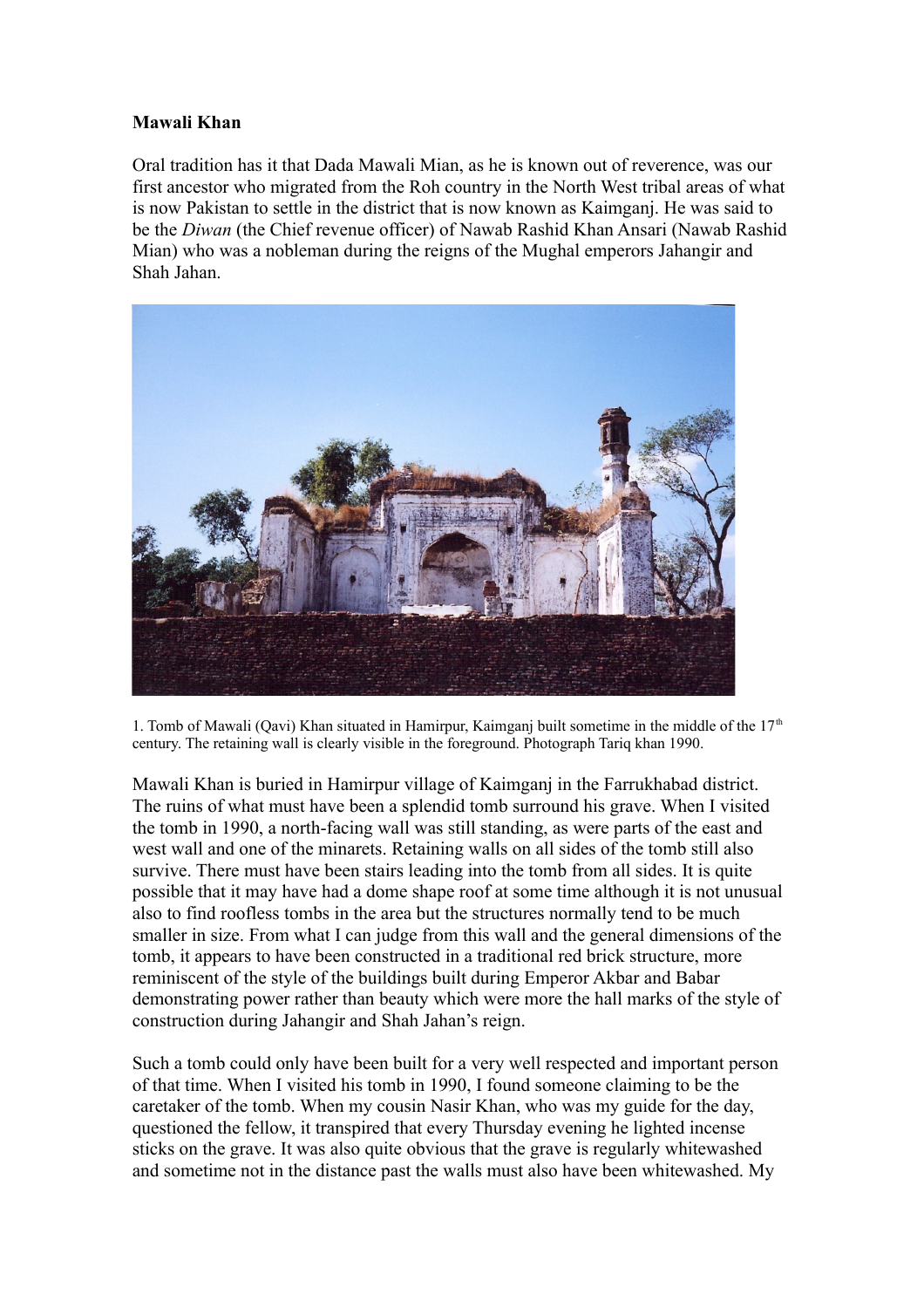aunt remembers that when my grandmother was alive, she used to cook and distribute sweets on his anniversary which fell in the winter months in Hamirpur, which is a mile or two from where she lived in Kuberpur. Not to appear mean and ungrateful, I left a few rupees with the caretaker to light some incense on my behalf.



2. Tomb of Mawali Khan showing his grave. Photograph Tariq Khan 1990.

Despite the splendour and apparent importance of Mawali Khan as the *Diwan* of an important Mughal nobleman, his life is still folded in mystery. A *Diwan* was equivalent to a chief revenue officer or finance officer and was an important position in the Mughal period. If documents, especially dealing with financial matters, survived from that period relating to Rashid Khan it is inconceivable that these would not bear the signature of his *diwan*. I have yet to see any documents bearing his name perhaps only because I have not as yet found any documents relating to the administration of Rashid Khan's *jagirs*<sup>[1](#page-1-0)</sup> in Kaimganj. However, there is a lot of published material available on Rashid Khan. If we assume that the passed down family tradition is correct, then we can perhaps deduce if supported by the documentary evidence that he was probably our first ancestor in India and more crucially estimate a date on which he may have arrived in India. However, this is not so easy as an examination of the *shijraa* will show.

## **Rashid Khan's arrival in India and his obtaining** *jagirs* **in Kaimganj**

Rashid Khan Ansari, whose given name was Allahdad, was connected to the *Roshaniya* sect, which was active for around a hundred years in the *Roh* country. In fact, he was the grandson of Sheikh Bayazid the self-styled *Pir-i-Roshan* the founder of the *Roshaniya* sect. Although adherents of this sect were regarded as heretics, Shaikh Bayazid, and his descendants for two generations, nevertheless carried a great emotional and personal appeal amongst the Pathan tribes. They were able to assemble armies and engage in military campaigns against the Mughals. Indeed, there was a continuous campaign from

<span id="page-1-0"></span><sup>1</sup> Some documents to his Deccan administration during Shah Jahan's reign can be found in the Hyderabad Archives. Dr. Yusuf Hussain Khan published a selected number of them under the name of "*Muntakhib Kaghazat Aihd-i-Shahjahan*", which were translated into English as "Selected Documents of Shah Jahan's Reign", Published by Daftar-i-Diwani, Hyderabad Deccan 1950.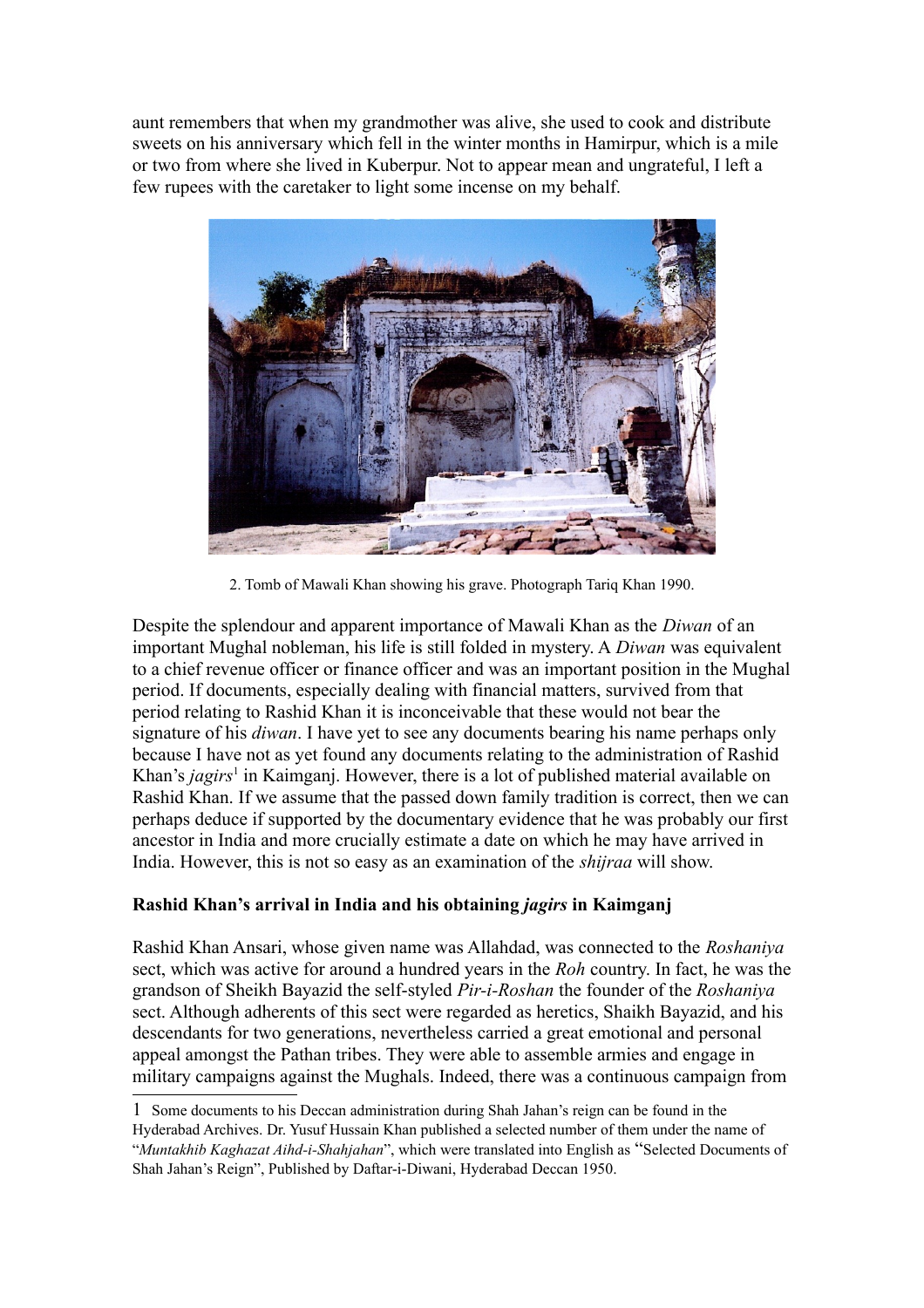the time of Emperor Akbar to that of Emperor Shah Jahan to uproot this sect in the Province of Kabul.

Allah Dad left the Roh country in 1601 after the death of his father Jalal-ud-Din and migrated to India. The exact reasons for his departure are not clear but it appears that he had disputed with his brothers, "owing to the short sightedness and the mutual envy of Afghans<sup>[2](#page-2-0)</sup>". Sometime later after immigrating to India, he enlisted in the service of Emperor Jahangir. In fact, it appears that it was the Emperor's governor of Kabul Mahabat Khan who brought him to the court through a policy of "coaxing bestowal and favours" upon the *Roshaniyas* when militarism was failing to suppress the insurrection. There are many conflicting accounts of how and when he was granted *jagirs* in Shamsabad at this time<sup>[3](#page-2-1)</sup>. According to one account, Allah Dad chose to settle in "*Purani Dang area in Kampal sub-division*" where he "*constructed a mud flanked fortification (Garhi) ruins of which exist even today. This town since then is known as Mau Rashidabad. During this time some Afridi and Bangash tribes migrated to settle down in Mau Rashidabad and its vicinity*" [4](#page-2-2) . Whilst the account is correct in most respects as I have witnessed the ruins myself, unfortunately, it does not tell us why Rashid Khan chose *Shamsabad* as the site for his *jagirs*.

Another account states that he was granted *jagirs* in the *pargana* of *Shamsabad* in 1621 following his revolt against Jahangir in  $1619/1620<sup>5</sup>$  $1619/1620<sup>5</sup>$  $1619/1620<sup>5</sup>$ . In fact Jahangir gives the year of his intransigence as 1[6](#page-2-4)19<sup>6</sup>. He appeared in the court in 1620 when he was pardoned at the request of Intimadud Daula and had his *mansab* restored to 2,500 and 200 *sawar*[7](#page-2-5) .

Yet another account states that he chose *Shamsabad* after carrying out a successful campaign at the orders of Jahangir against the Rajputs *zamindars* of Mainpuri, Rampur, Thation, and Khimsepur who were resisting Mughal authority. Prior to that there is no record of Afghan *zamindari* in *Shamsabad*. Rashid Khan Ansari was despatched against

<span id="page-2-3"></span>5 The account appears on page 294 in the Indian History Congress (IHC): Proceedings,  $60<sup>th</sup>$  Session 1999, under Medieval India, "The 'Roshani' Family in the Mughal Nobility" by Fatima Zehra Bilgrami. Bilgrami quotes *Tuzuk* II, pp 120, 153, 304 and for the details of his journey to the Imperial court the *Halnama*, ff417a 418b).

<span id="page-2-4"></span>6 Tuzuk-i-Jahangiri II, p 120, Rogers and Beveridge's translation.

<span id="page-2-5"></span>7 Ibid, p.153

<span id="page-2-0"></span><sup>2</sup> *Maathir-al-Umara*, translation p. 599.

<span id="page-2-1"></span><sup>3</sup> For example, Dr. Yusuf Hussain Khan in his memoirs '*Yadon ki Dunya*' gives the impression that Nawab Rashid Khan established Mau Rashidabad soon after arriving in India. Unfortunately, Dr. Hussain does not quote any source materials for his narrative.

<span id="page-2-2"></span><sup>4</sup> *[Dr. Zakir Hussain, Quest for Truth](http://books.google.com/books?id=uzNnwUasQ3wC&pg=PA9&dq=Nawab+Rashid+Khan&ei=IaNUSouwGaW-NPnJ7IwN)* by Dr. Zia ul Hasan Farooqi, APH Publications, p. 9. In fact, Farooqi quotes Dr. Yusuf Hussain (*Yadon Ki Dunya*) as his source Op. cit. page 9. I don't know the source of Dr. Hussain's source as he has not provided any references in his book. However, we know from the *Ma'athir* that he was buried in Mau Shamsabad. Dr. Farooqi also writes on the same page that the "The dead body of Nawab Rashid Khan, according to his will, was brought to Mau Rashidabad by his brother, Elham Khan". He has not quoted his source for this piece of information. Also when he says "will" does he mean his desire or *wasiyat* – testament.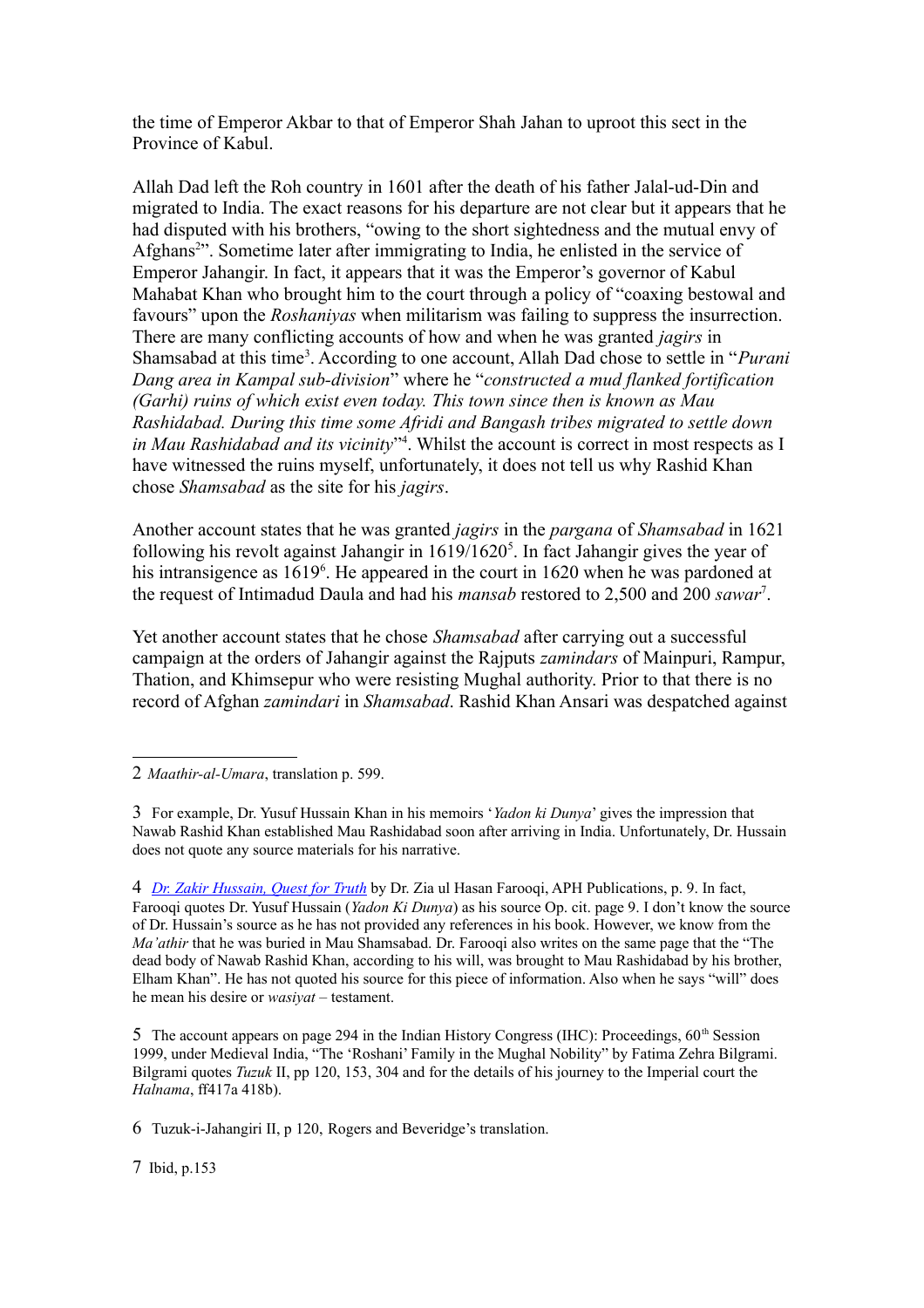them, and upon this successfully undertaking, he was granted a *jagir* in Shamsabad<sup>[8](#page-3-0)</sup>. The date is likely to be in 1620/1621 but this is something I need to confirm with the *Tuzk-i-Jahangiri*. This seems the most compelling reason for how Rashid Khan came to know about *Shamsabad* and why he would have chosen to settle a *jagir* there close to the *Ruhela* jagirs.

We know that Rashid Khan was not really allowed to settle on his new *jagir* for long and it would have been during this time that Rashid Khan would have needed someone to administer his newly acquired *jagir*. Jahangir sent him to Prince Khurram in Deccan on 25 September 1621 with Rs. 20,00,000 for the expenses of the army of the Deccan. By 1622, Allah Dad had returned to the fold of the Amirs and was appointed with a fiefdom in Deccan. Jahangir writes when narrating his Qandahar campaign, "Lashkar Khan came from Deccan, and waited on me, and also attached to that army Allahdad Khan Afghan, Muhammed Isa Tarkhan, Mukarram Khan, Ikram Khan, and other Amirs, who had come from the Deccan from their fiefs, after being presented with horses and dresses of honour, were sent with (Prince) Khan Jahan"<sup>[9](#page-3-1)</sup>.

The *jagir* consisting of the village of "Mau in the *pargana* of Shamsabad of *sarkar* Kannauj , *suba* Akbarabad (Agra)" was finally converted into *inam-al-tamgha* by Shah Jahan by a royal *farman* to that effect in 1629 at the request of Rashid Khan<sup>[10](#page-3-2)</sup> as a reward for dealing with the rebellion of Jhujar Singh Budela in the Deccan in 1628<sup>[11](#page-3-3)</sup>. He was also raised to the *mansab* of 3,000/1,500. In fact, the account states that he was called from his *jagir*, which is not named but is most probably Mau Rashidabad, to appear before the Emperor to receive his orders for the campaign. The conversion to *inam-al-tamgha* meant that the *jagir* became hereditary as most *jagirs* granted by the Mughal emperors reverted back to the state following the death of the *jagir* holders.

## **On the birth of Mawali Khan, his arrival in Mau Rashidabad and the** *shijraa*

In the above proceedings, I have assumed that the family oral tradition, that Mawali Khan was the *diwan* of Rashid Khan, and the *shijraa* produced from my grandfather's diary record is correct. An examination of this *shijraa* when conducted against the facts from Rashid Khan's narrative above, poses some interesting challenges that must be considered.

<span id="page-3-0"></span><sup>8</sup> District Gazette (D.G.) Farrukhabad, p. 138; *Mukhtasar Hal-I Tarikhi Nawab Rashid Khan Sahib* (M.H.) (transcript, Research Library, Department of History, AMU). These references were quoted by Iqbal Hussain on page 26 in "The Ruhela Chieftaincies – The Rise and Fall of Ruhella Power in India", Aligarh Muslim University (AMU) published by Oxford University Press. Other documents from Shamsabad suggest that Rashid Khan had probably received a very large assignment in altamgha or hereditary jagir which then remained in his family. (Shamsabad document no. 38, Shah jahan's farman, 30 May 1629, AMU).

<span id="page-3-1"></span><sup>9</sup> Tuzuk-i-Jahangiri II, p 215 and 245, Rogers and Beveridge's translation.

<span id="page-3-2"></span><sup>10</sup> Indian History Congress (IHC): Proceedings,  $60<sup>th</sup>$  Session 1999, under Medieval India, "The 'Roshani' Family in the Mughal Nobility" page 294 by Fatima Zehra Bilgrami. She quotes as her source in note 27, Shamsabad Belhaur documents, No 38, Research Library, Department of History, AMU.

<span id="page-3-3"></span><sup>11</sup> Indian History Congress (IHC): Proceedings, 60th Session 1999, under Medieval India, "The 'Roshani' Family in the Mughal Nobility" page 294 by Fatima Zehra Bilgrami. She quotes as her source in note 25, Tarikh-i-Kewal Ram, f.72b.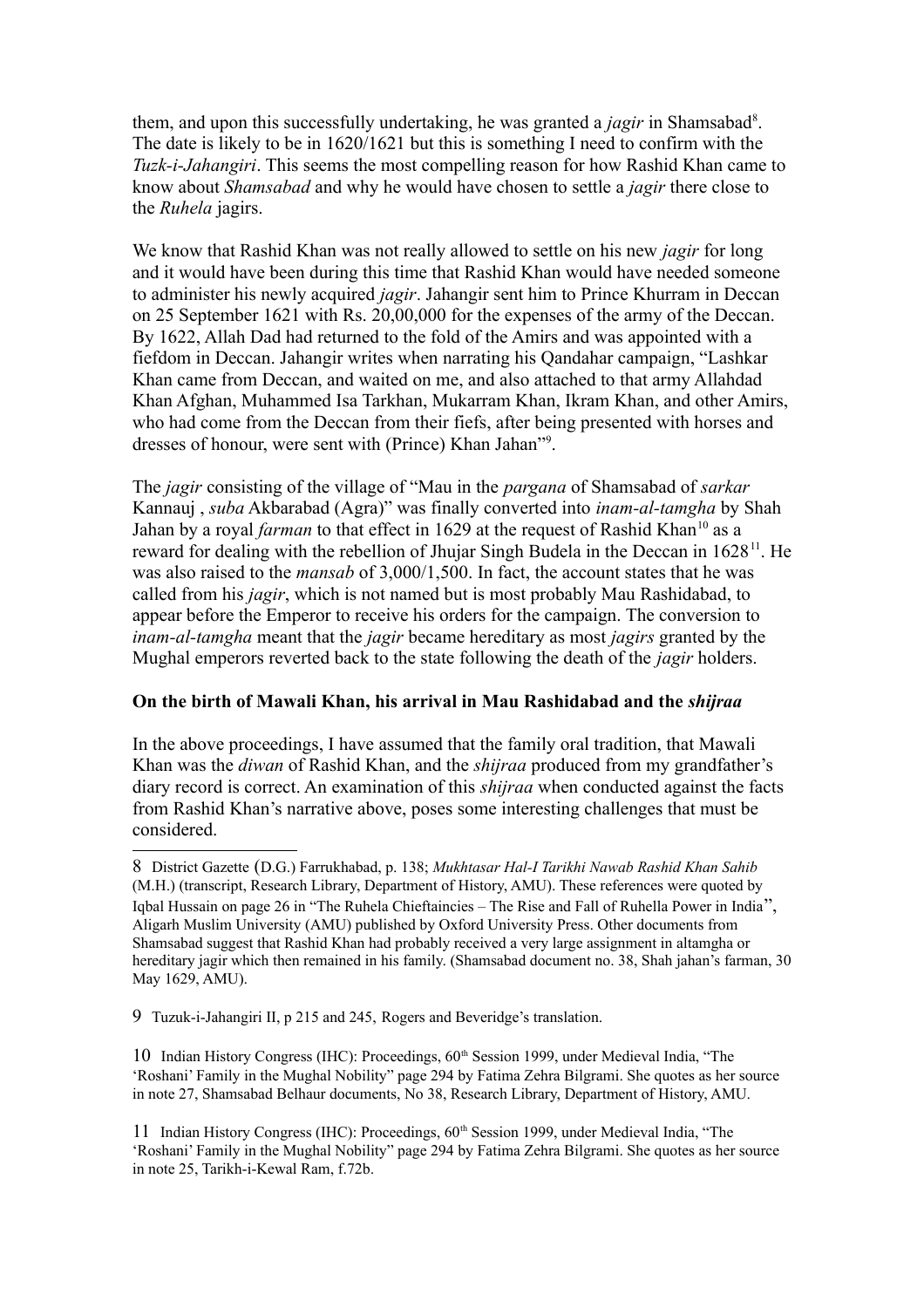According to a record in my grandfather's diary<sup>[12](#page-4-0)</sup>, Qavi Khan was my  $6<sup>th</sup>$  great grandfather. Our grandfather's diary has a note showing him to have come from *wilayat*, a term used to describe someone who arrived somewhere from foreign lands. If he accompanied Rashid Khan then his arrival in Mau Rashidabad would have been between 1619 and 1628, the dates when Rashid Khan acquired his Shamsabad *jagirs*. My grandfather was born in  $1890^{13}$  $1890^{13}$  $1890^{13}$ . Thus, Mawali Khan would have arrived in Mau Rashidabad 270 years earlier and would probably have been born around 300 years before my grandfather's birth. This means that each of my grandfather's ancestors was born, on average, on the  $50<sup>th</sup>$  birthday of their fathers. It is highly unlikely that each of my grandfather's ancestors would have had children so late in their lives so consistently. It also does not correlate with my maternal ancestors when we calculate the average equivalent birth year of each ancestor. My maternal  $6<sup>th</sup>$  great grandfathers and grandmothers were born in the 1720's and 1730's which means that on average each ancestor was born on the  $30<sup>th</sup>$  birthday of their father or mother. If we follow my maternal ancestors timeline, Mawali Khan should have been born sometime in the early 1700's, and not a century earlier. Either the *shijraa* below is missing two or three generations, or the oral tradition has got confused over the years and Mawali Khan did arrive in the early eighteenth century.

The latter explanation is plausible. It is not unusual for the *jagirs* to retain its original reference of ownership long after the death of the original owner, particularly of a personality such as Rashid Khan. Mawali Khan, instead of being the *diwan* of Rashid Khan, may have been the *diwan* of the "*jagirs* of Rashid Khan", having been known as "*jagirs* of Rashid Khan" perhaps in the middle of the 18<sup>th</sup> century. We do know that the *jagirs* of Rashid Khan remained in his family for 200 years<sup>[14](#page-4-2)</sup>. But this hypothesis poses another dilemma.

A *diwan* was a very important position of trust and responsibility. It seems somewhat unlikely that a newcomer would be given such a position in a well established family unless the family, or someone they trusted, knew him well. Moreover, when I first mentioned Qavi Khan to those in Kaimganj who grew up hearing about Mawali Khan, none of them recognised the name. On the other side of the argument however, since it was common for the *Pathans* arriving in the *Doab* area (the land between *Ganga* and

<span id="page-4-1"></span>13 The birth is recorded in the Quarterly Indian Army List 1912-1946, page 572.

<span id="page-4-2"></span>14 Rashid's Khan family had lost control of its zamindaris by A.D. 1824. Nawab Fazle Ali Khan, Prime Minister of Nasiruddin Haider, King of Awadh, acquired it largely through purchases. (D.G. Farrukhabad, pp 82-3). The Ruhela Chieftaincies, Afghan Zamindaris, Iqbal Hussain, AMU and OUP

<span id="page-4-0"></span><sup>12</sup> I have not seen the diary yet, which is currently in the possession of my cousin Salim Khan. At my request, Mohammad Khan, son of Salim Khan, converted the entries in the diary into a *shijraa*, a genealogy chart, showing Mawali Khan as the first ancestor extending it downwards to my father and uncles and aunts. There are no dates of births or deaths on the *shijraa*, presumably there are none in the diary either. The entry in the diary were probably written sometime between 1945 and 1952, the year of his death. We do not know the sources our grandfather used to collect this information. From another diary in my possession, it appears that my grandfather after retiring from the Indian Medical Corps shortly after 1945 was entrusted with obtaining probate for recently deceased relatives and friends and settling their properties to the rightful heirs. So perhaps during his endeavours he may have obtained access to similar documents relating to his own family.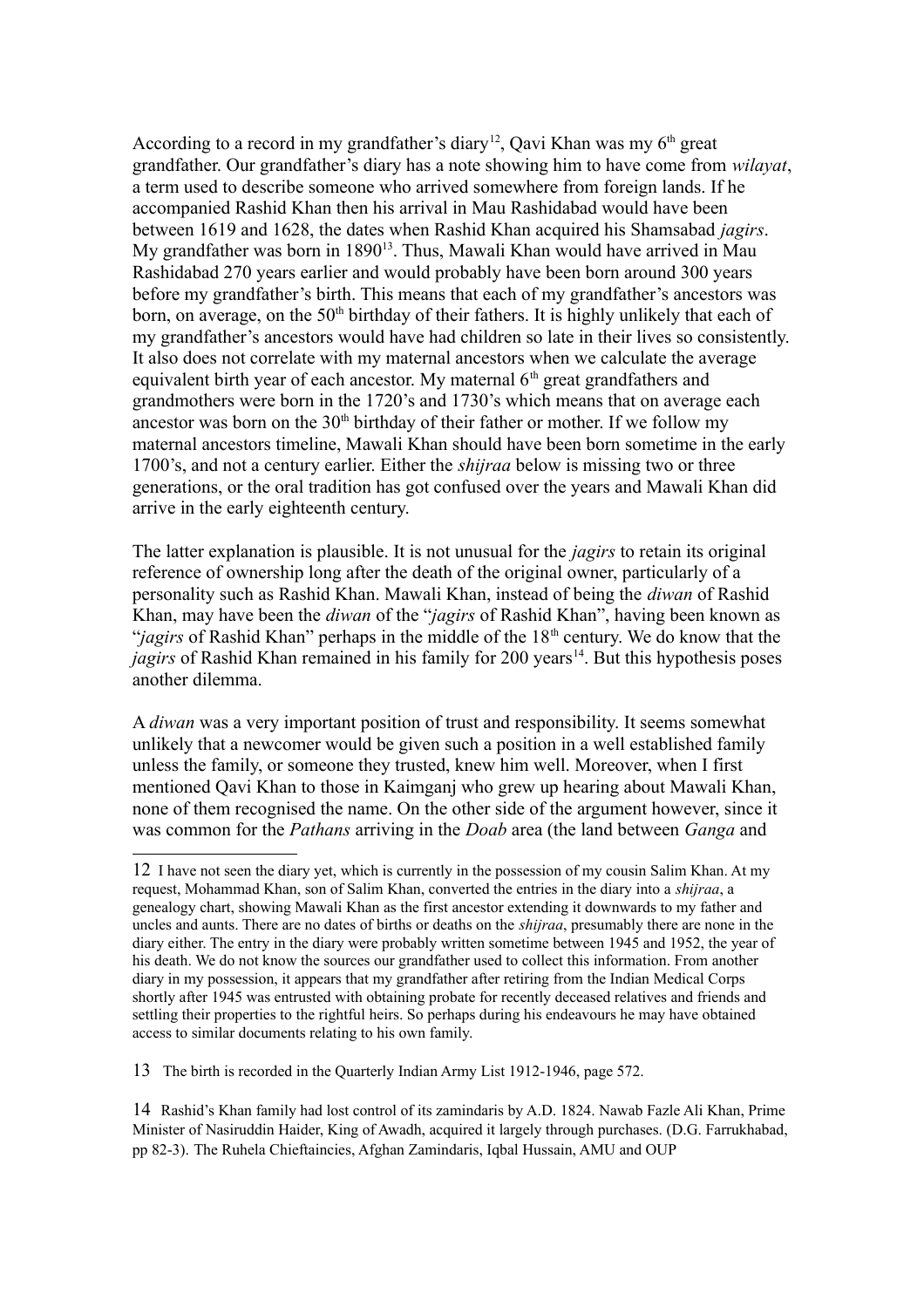*Jamunah*) to retain trading links with their old country of origins, personalities in the old country would not have been complete strangers to these new immigrants even several generations after the first settlers arrived in the area. So it is still plausible that someone could have recommended Mawali Khan to the heirs of Rashid Khan. It does appear that the ownership of the heirs of Rashid Khan was not without controversy, as there are a number of records making references to further *farmans* regarding the ownership to the *jagirs* of Rashid Khan.

"*A hasb-ul hokum, dated 17 July 1784, confirms an original grant of 600 bighas of land to Iradatullah Khan, son of Kale Khan Raushani, grandson of Rashid Khan in village Ruhela, pargana Shamsabad. The hasb-ul hokum further says that the grant had been made in ma'afi (revenue free) to the family long ago in accordance with the earlier farman and sanads issued by previous Emperors including Shah Alam (1707-12) (Shamsabad Document No. 8, AMU)*[15](#page-5-0)".

<span id="page-5-0"></span><sup>15</sup> The Ruhela Chieftaincies, The 3rd battle of Panipat. Iqbal Hussain, AMU OUP 1994.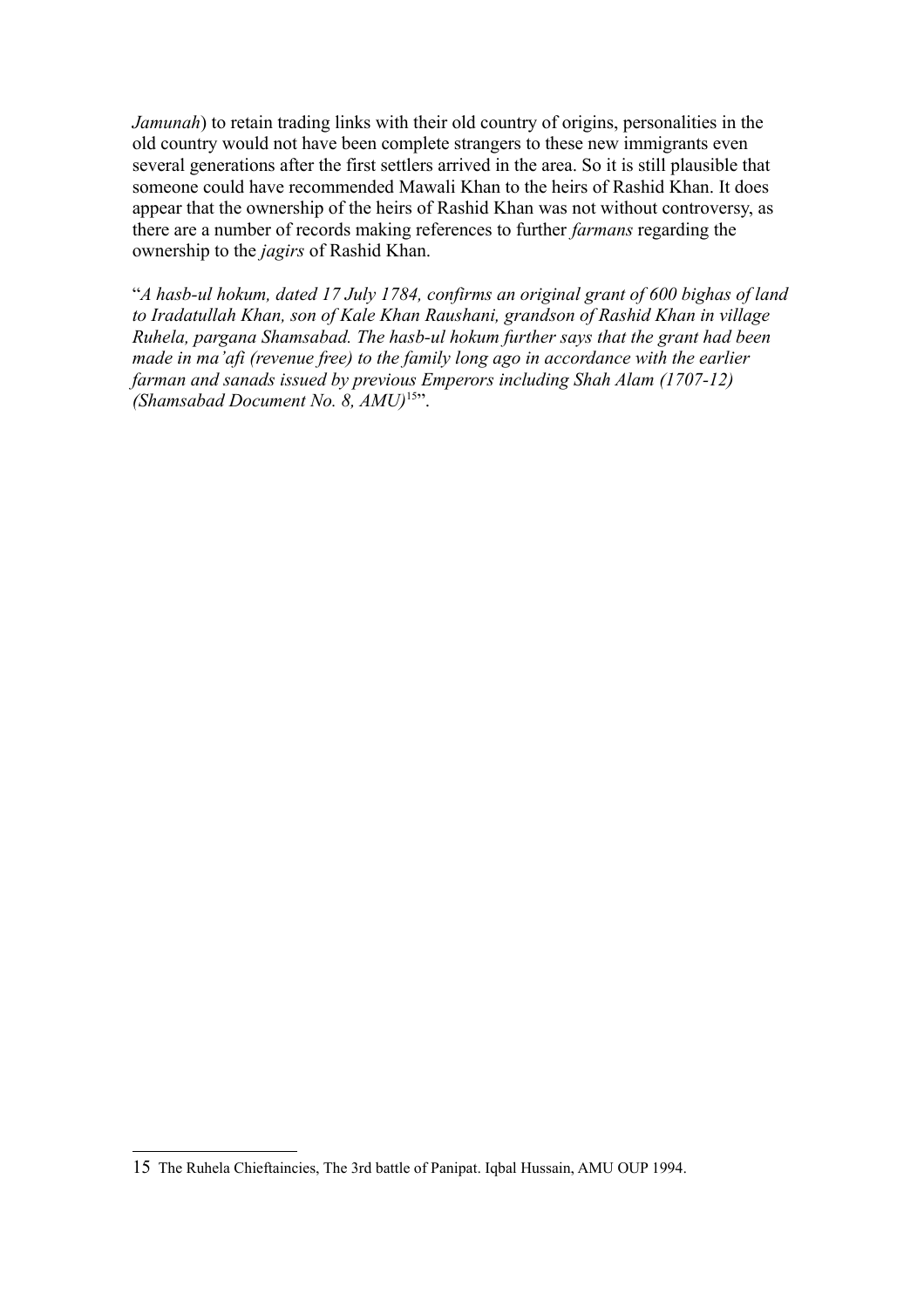

3. Shijraa chart of Qavi Khan Diwan constructed from diaries of Mohammad Said Khan

As no one who has been brought up with this story, recognises the name of Qavi Khan, the story that Mawali Khan and Rashid Khan arrived together in Shamsabad still seems far more plausible. This means that my grandfather was probably wrong in assuming that Qavi Khan was the original ancestor who came from *wilayat*. Given the difficulties even today in tracing family histories back to the  $16<sup>th</sup>$  century even here in the UK where far more work has been done to preserve such records, I cannot be sure that the above *shijraa* is correct. I think that on balance of probabilities, the oral tradition is correct and that the *shijraa* needs to be extended back maybe 3 more generations. By this reckoning Mawali Khan would be my  $8<sup>th</sup>$  or  $9<sup>th</sup>$  great grandfather and not as shown above my  $6<sup>th</sup>$  great grandfather. So in the absence of any other information, we can assume that the *shijra* is correct up to the point where it asserts that Qavi Khan arrived